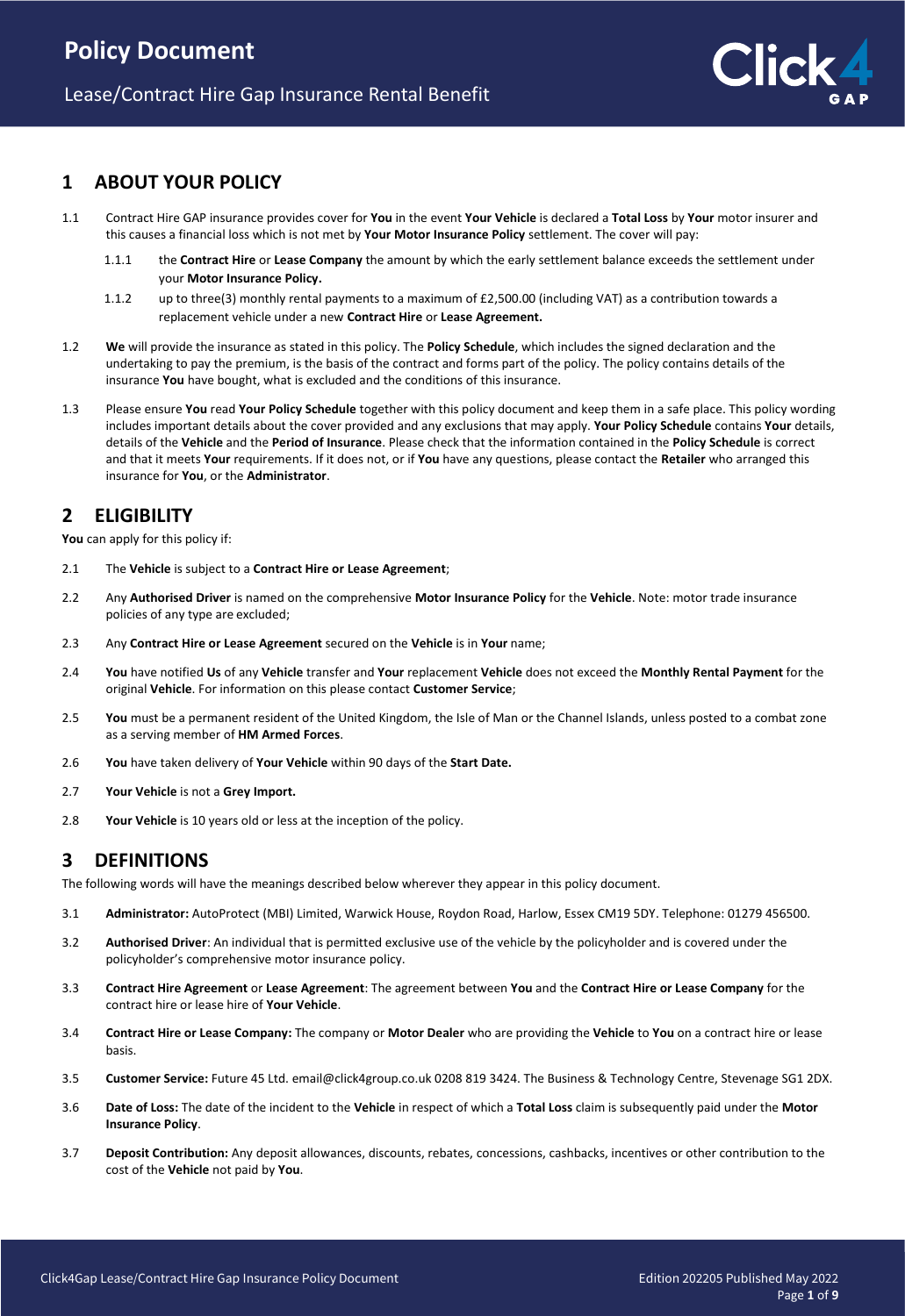# Lease/Contract Hire Gap Insurance Rental Benefit

#### 3.8 **Excluded Vehicles**: Any which:

- 3.8.1 Have been modified in any way from the manufacturer's specification;
- 3.8.2 Are owned temporarily or otherwise (resulting from trade-in or acquisition for the purposes of resale) by a business formed for the purposes of selling or servicing motor **Vehicle**s;
- 3.8.3 Are used for hire or reward, taxis, racing, pace making, speed testing, reliability trials, rallying, or **Vehicle**s used for any other competitive event;
- 3.8.4 Are over 5,000kg gross weight;
- 3.8.5 Are of the following makes: Abarth, Aston Martin, Bentley, Bristol, Bugatti, Cosworth, De Tomaso, Dorchester, Ferrari, Ginetta, Hummer, Honda NSX models, Kit cars, Lamborghini, Lancia Thema, Lotus, Maserati, Maybach, Mitsubishi 3000GT, Marcos, Noble, Rolls Royce, TVR and Vans above 5,000kgs GVM;
- 3.8.6 Are emergency **Vehicle**s, driving school **Vehicle**s, buses, scooters, motorcycles, invalid carriers, or **Vehicle**s which have been modified other than in accordance with the manufacturer's specifications and any make of **Vehicle** not built for principle sale in the UK;
- 3.8.7 Are **Grey import**s;
- 3.8.8 Are left hand drive, and any American make of **Vehicle** unless manufactured as right-hand drive for the UK market;
- 3.8.9 Are not mentioned in **Glass's Guide**.
- 3.9 **Finance Agreement:** The agreement between **You** and the finance company for the purchase of the **Vehicle** including contract hire or lease agreements.
- 3.10 **Finance Settlement:** The amount **You** require to settle the element of **Your Finance Agreement** that relates to the **Monthly Rental Payment** of the **Vehicle** only.
- 3.11 **Glass's Guide:** An independent **Vehicle** value guide published monthly by Glass's Information Services Limited, a motor trade publication recognised and used extensively throughout the motor vehicle industry in assessing vehicular values.
- 3.12 **Grey import:** Any **Vehicle** that was not built to EU **Vehicle** type approved standards and/or was not sold as new in the EU by the manufacturer's official concessionaire or agent.
- 3.13 **HM Armed Forces:** Regular members of the Royal Navy, Royal Marines, Royal Air Force and Regular Army which will include Ghurkhas and Reserve Forces.
- 3.14 **Instalment Plan:** A process by which payment for **Your** policy is made in instalments over a fixed period of time.
- 3.15 **Insured/You**/**Your:** The registered keeper of the **Vehicle**, in respect of **Contract Hire** and leasing contracts, who is a company, organisation, sole trader or private individual, named as the policyholder on the comprehensive motor insurance policy for the **Vehicle**.
- 3.16 **Market Value:** The Retail Transacted Value in **Glass's Guide** for the cost of replacing the **Vehicle** with one of the same make, model trim level, recorded mileage, age and overall condition. **We** reserve the right to have an independent valuation undertaken should the specification not be available within **Glass's Guide** or it is suspected that the condition of the **Vehicle** is such that this would affect the **Glass's Guide** value. There will be no value allowance for non-standard fittings, other than a reduction should any nonstandard fittings be considered to have a detrimental effect on retail prospects and/or value. (**Glass's Guide** is a motor trade publication recognised and used extensively throughout the motor vehicle industry to value used vehicles).
- 3.17 **Monthly Rental Payment:** The amount paid by **You** each month to the **Contract Hire or Lease Company** for the use of the **Vehicle** and excluding any service plans, fuel, insurance **Premiums**, Contract Hire arrangement fees, new vehicle registration fees and road fund licence fees**.**
- 3.18 **Motor Dealer:** A **Vehicle** dealership or **Vehicle** distribution business that sells new or used **Vehicle**s at the retail level, based on a dealership contract with a manufacturer or its sales subsidiary. It employs automobile salespeople to sell their automotive **Vehicle**s. It may also provide maintenance services for **Vehicle**s, and employ automotive technicians to stock and sell spare automobile parts and process warranty claims.
- 3.19 **Motor Insurance Policy:** A fully comprehensive policy of motor insurance which covers the **Vehicle** in respect of damage, fire and theft, and which is maintained in **Your** name throughout the **Period of Insurance**. Note: motor trade insurance policies of any type are excluded.
- 3.20 **Negative Equity:** An amount carried over from a previous **Finance Agreement** which is not directly linked to the purchase of the **Vehicle** covered by the policy.
- 3.21 **Period of Insurance:** The period from the **Start Date** as shown in the **Policy Schedule**, until the earliest of the following dates:
	- 3.21.1 The expiry date, as shown in **Your Policy Schedule** is reached;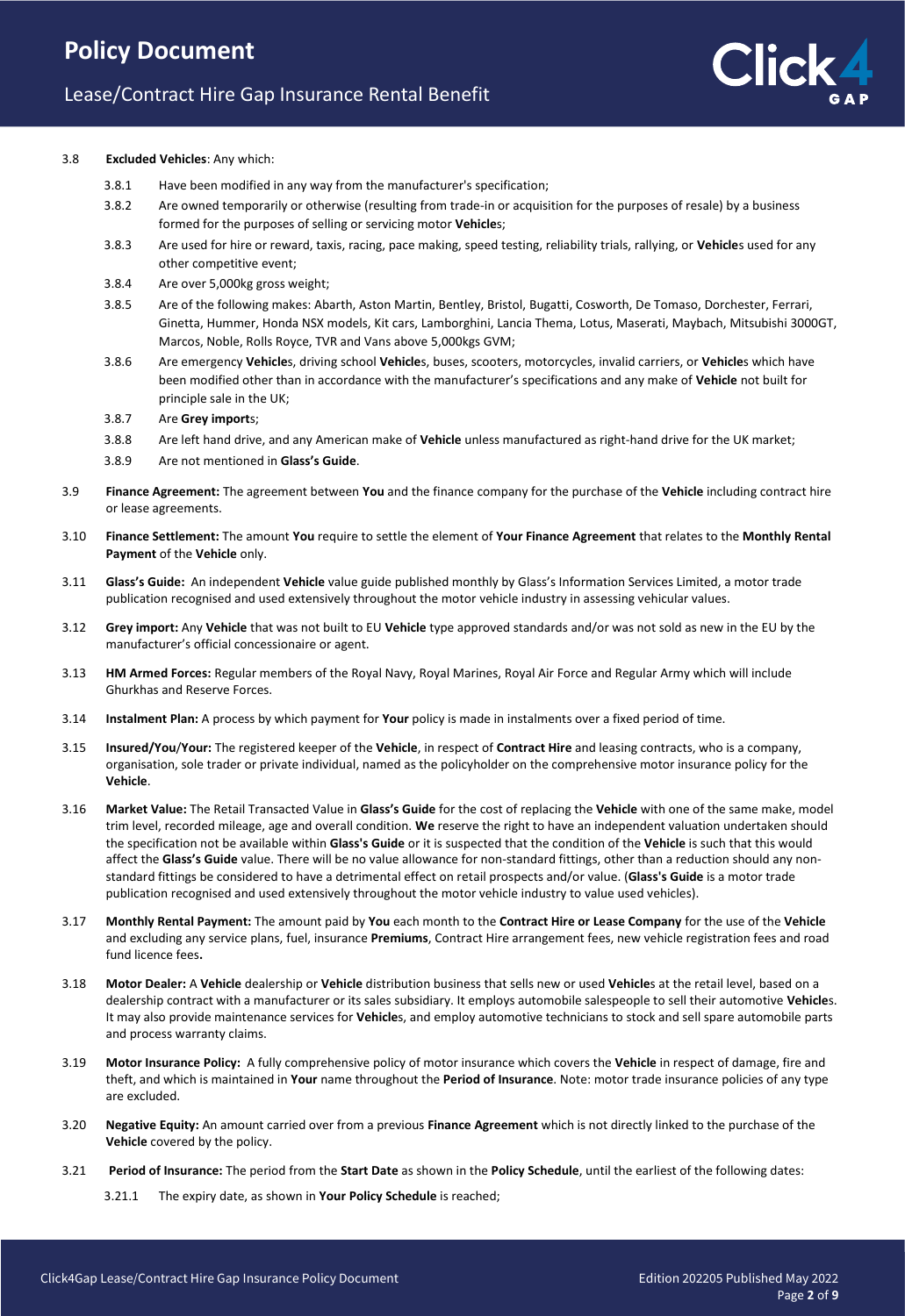## Lease/Contract Hire Gap Insurance Rental Benefit

- 3.21.2 The policy reaches the cover end date as shown in **Your Policy Schedule**;
- 3.21.3 **You** or anyone representing **You**, defrauds or deliberately misleads **Us** or the **Administrator;**
- 3.21.4 The **Vehicle**, as shown in **Your Policy Schedule**, is sold or transferred to a new owner;
- 3.21.5 **You** submit a valid claim against the policy;
- 3.21.6 Any monthly instalment on finance for the policy premium is not paid in full;
- 3.21.7 **You** choose to cancel the policy.
- 3.22 **Policy Schedule:** This contains **Your** details, details of the **Insured Vehicle**, and the **Period of Insurance**.
- 3.23 **Purchase Invoice Price:** The price paid by **You** for the **Vehicle** (including all factory fitted accessories) and after any **Deposit Contributions** given and excluding any, cost of **Vehicle** warranty, new **Vehicle** registration fee, fuel, insurance premiums (including the premium for this policy), service plans, any finance arrears and any such associated costs and any **Negative Equity**.
- 3.24 **Retailer:** The party, person or company who has arranged this insurance on **Your** behalf.
- 3.25 **Start Date:** The date the **Period of Insurance** commences as specified in **Your Policy Schedule**. Normally this will be the date **You** take delivery of the **Vehicle**.
- 3.26 **Territorial Limits**: The United Kingdom, the Isle of Man and the Channel Islands, member countries of the European Community and any other country for which an International Motor Insurance Green Card in respect of the **Vehicle** is effective at the **Date of Loss**.
- 3.27 **Total Loss:** When the **Vehicle** is either stolen and not recovered, or is deemed beyond economic or constructive repair under **Your Motor Insurance Policy**, following material damage or fire.
- 3.28 **Vehicle:** The **Vehicle** specified in **Your Policy Schedule**. It can be any **Vehicle** registered and principally used in the UK, having a maximum monthly rental up to the amount shown in **Your Policy Schedule.**
- 3.29 **War** means:
	- 3.29.1 **War**, invasion, acts of foreign enemies, hostilities or warlike operations (whether **War** be declared or not), civil **War**, rebellion, revolution, insurrection, civil commotion assuming the proportions of or amounting to an uprising, military or usurped power; or
	- 3.29.2 any act of terrorism, or any act of **War** or terrorism involving the use of or release of a threat to use any nuclear weapon or device or chemical or biological agent.
- 3.30 **We**/**Us**/**Our:** The insurers, Red Sands Insurance Company (Europe) Limited is registered in Gibraltar Reg. No: 87598. Registered office: Level 3 Ocean Village Business Centre, 23 Ocean Village Promenade, Gibraltar.

### **4 WHAT IS COVERED**

- 4.1 In return for the payment of the appropriate premium, **We** will provide cover for an incident which occurs whilst the **Vehicle** is within the **Territorial Limits** which results in the **Vehicle** being classed as a **Total Loss** by the **Motor Insurance Policy** underwriter, **We** will pay:
	- 4.1.1 Any shortfall between the **Total Loss** settlement by **Your** motor insurer and the outstanding finance on **Your Contract Hire** or **Lease Agreement**;
	- 4.1.2 Up to three (3) monthly rental payments to a maximum of £2,500.00 (including VAT) as a contribution towards a replacement vehicle under a new **Contract Hire** or **Lease Agreement**.
- 4.2 The policy includes modifications to the **Vehicle** for disability access and ease of use unless this is not included within **Your** motor insurers settlement.
- 4.3 This insurance cover will include **Motor Insurance Policy** excess up to an amount of £250.

## **5 WHAT IS NOT COVERED**

**Your** policy excludes any **Total Loss**:

- 5.1 Which occurred before the inception of this insurance;
- 5.2 Arising directly or indirectly, in whole or in part, due to any act or omission which is wilful, unlawful or negligent by **You** or any **Authorised Driver**;

ick.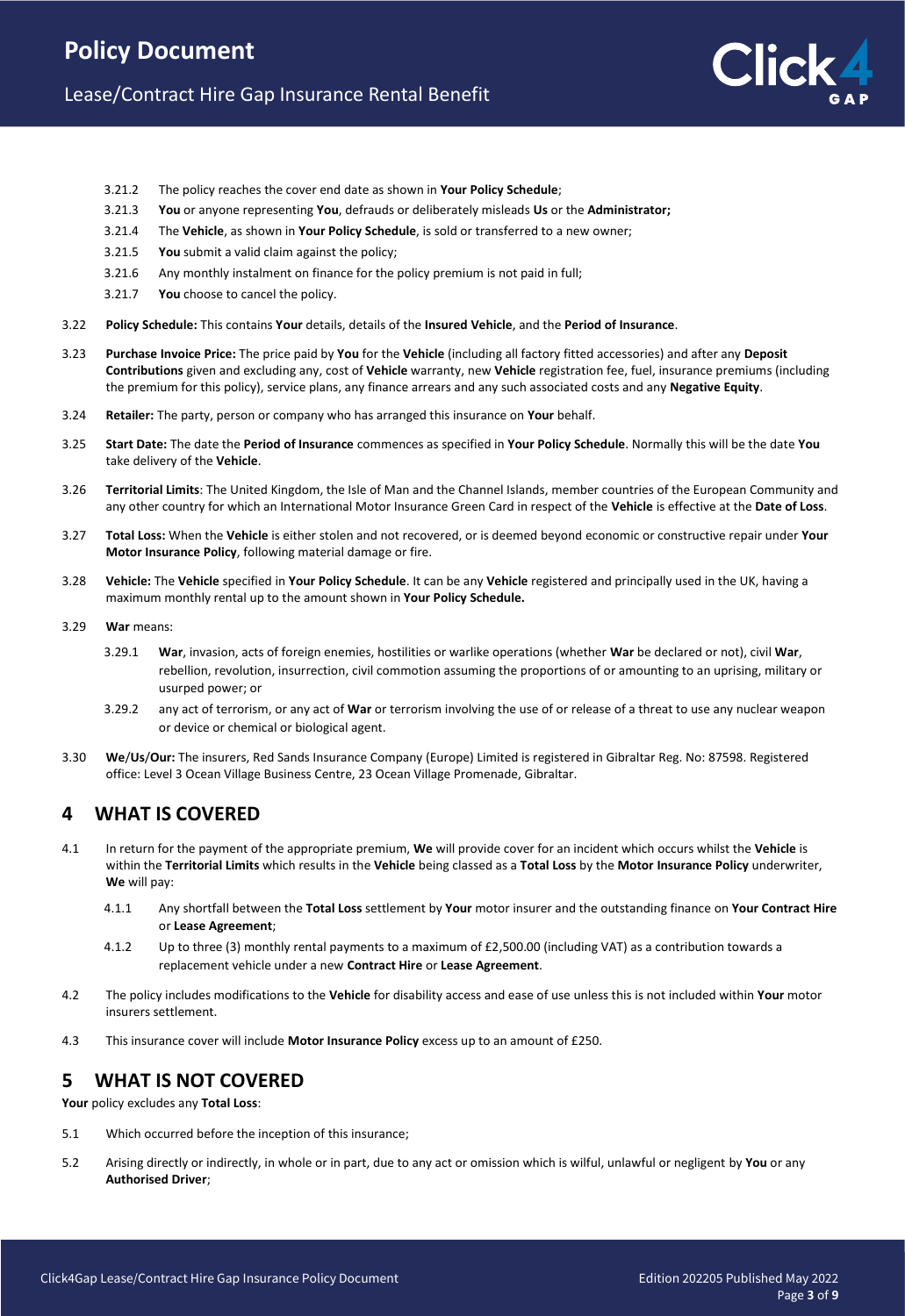# Lease/Contract Hire Gap Insurance Rental Benefit

- 5.3 Damage or any liability directly or indirectly caused by or contributed to by or arising from: ionising radiations or contamination by radioactivity from any irradiated nuclear fuel or from any nuclear waste from the combustion of nuclear fuel the radioactive toxic explosive or other hazardous properties of any explosive nuclear assembly or of its nuclear component;
- 5.4 Damage or liability occasioned by or happening through **War**, invasion, act of foreign enemy hostilities (whether **War** is declared or not) civil **War**, rebellion, revolution, insurrection or military or usurped power;
- 5.5 **Damage, liability or bodily injury arising directly or indirectly from pollution or contamination;**
- 5.6 Damage, cost or expenses of whatsoever nature directly or indirectly caused or occasioned by or happening through or in consequence of terrorism or any action taken in controlling preventing or suppressing any acts of terrorism or in any way relating thereto. For the purpose of this exclusion terrorism means the use of biological, chemical and/or nuclear force or contamination and/or threat thereof by any person or group of persons whether acting alone or on behalf of or in connection with any organisation(s) or government(s) committed for political, religious, ideological or similar purposes including the intention to influence any government and/or to put the public or any section of the public in fear. However, losses caused by or resulting from riot, riot attending a strike, civil commotion and malicious damage are not excluded hereunder;
- 5.7 Which is not subject of an indemnity settlement under the accidental damage, fire or theft sections of a **Motor Insurance Policy**;
- 5.8 Where the driver of the **Vehicle** is under the influence of alcohol, drugs not prescribed by a registered medical practitioner, or drugs prescribed by a registered medical practitioner where a warning against driving has been given;
- 5.9 If the **Vehicle** is stolen by any person having access to the keys of the **Vehicle** unless taken by force or violence;
- 5.10 If any misrepresentation or concealment is made by **You** or on **Your** behalf in support of obtaining the policy or any claim on the policy;
- 5.11 Of whatsoever nature arising directly or indirectly, in whole or in part, due to any act or omission which is wilful, unlawful or negligent on **Your** or the driver of the **Vehicle**'s part;
- 5.12 Where **You** have failed to notify **Us** of the transfer or where the **Vehicle** transfer has been rejected;
- 5.13 Where the premium has not been fully paid the settlement will be reduced by the outstanding instalments due.

When making a claim, **Your** policy excludes:

- 5.14 VAT where **You** are VAT registered.
- 5.15 Any costs incurred in excess or outside the liability under this insurance including any form of consequential loss.
- 5.16 Additional costs within the lease/finance settlement for anything other than the purchase of the **Vehicle**. This includes but is not limited to; motor insurance, warranty, payment protection recovery, administration charges, option to purchase charges, late payment charges and arrears, early settlement charges.
- 5.17 Any loss for additional purchases at the time of purchase of the **Vehicle** including but not limited to; administration charges, insurance premiums including the policy, optional extras - car mats, CD players etc, as these will be taken into account in the **Insured Value.**
- 5.18 Where there is **Negative Equity** included within the **Finance Settlement**, any **Negative Equity** will be deducted from the claim settlement figure.
- 5.19 Where a claim is settled with an amount between the motor insurer settlement and the **Purchase Invoice Price**, any additional finance and other charges which inflate the original **Purchase Invoice Price** of the **Vehicle** will be deducted e.g. insurance and warranty premium and fees.

Your policy excludes:

- 5.20 Any excess deducted under the **Motor Insurance Policy** which is more than £250.
- 5.21 Any **Excluded Vehicles**.
- 5.22 Where the monthly rental payment exceeds £2,000 plus VAT.

### **6 GENERAL CONDITIONS**

No benefit will be paid if **You** do not have a **Motor Insurance Policy** in place throughout the **Period of Insurance**.

lick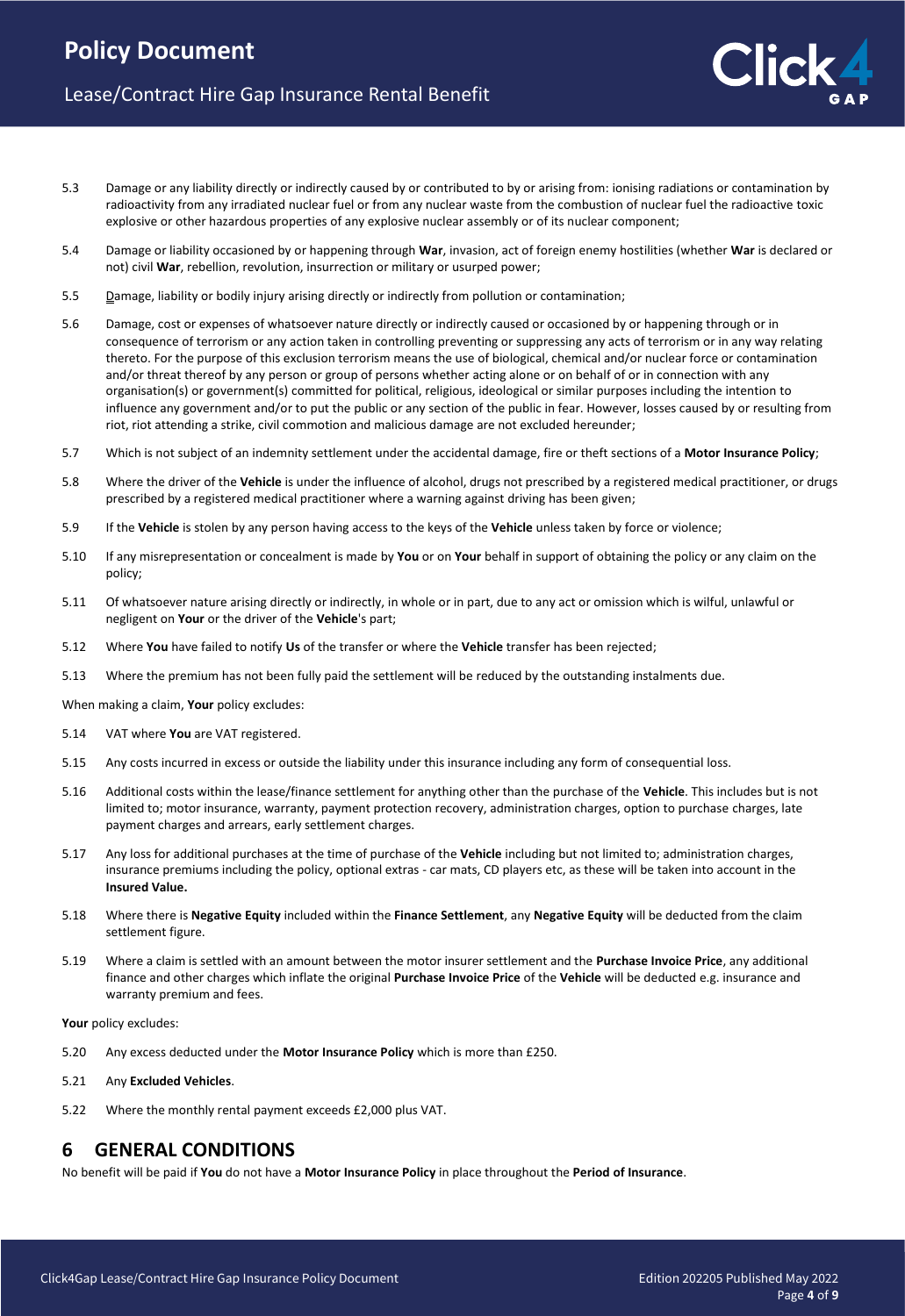**You** must comply with the following conditions to have the full protection of the policy. If **You** do not comply with them **We** may at **Our** option cancel the policy or refuse to deal with **Your** claim or reduce the amount of any claim payment.

### 6.1 Duty of Care

- 6.1.1 **You**, or any **Authorised Driver,** must not continue to drive the **Vehicle** after any damage or incident if this could cause further damage to the **Vehicle**. **You** have a duty of care to mitigate any loss following such incident.
- 6.1.2 Contributory Negligence If the Motor Insurer reduces the amount it will pay under **Your** comprehensive **Motor Insurance Policy** because of **Your** contributory negligence, missing service history, MOT or due to the condition of the covered **Vehicle**, **We** will reduce the amount **We** will pay.
- 6.1.3 Disclosure of Important Information When **You** applied for this insurance, and/or when **You** applied to make any change to the cover, **You** were asked a number of questions. **We** relied on all of the answers to these questions to decide the terms, including the premium to be charged, upon which **We** offered **You** cover or amended cover. It is therefore essential that all of the answers **You** gave were truthful, complete and accurate to the best of **Your** knowledge. If any of **Your** answers are later found to be incorrect, incomplete or misleading, this could lead to **Your** insurance being declared invalid, and/or to **Your** claim not being paid or not being paid in full.
- 6.1.4 For **Your** continued protection **You** should tell **Us** immediately of any changes to this information, in particular a change of address or any **Vehicle** modification. **We** will then advise **You** of any changes in terms.
- 6.1.5 The policy only applies to **You** and is not transferable to any other person or business.
- 6.1.6 If during the first year of cover, the **Vehicle** is involved in an incident causing it to be written off by **Your** motor insurer and **You** get a replacement **Vehicle** on a "New for Old" basis, **You** will be issued with a new policy of the same duration as **Your** existing cover, please contact **Customer Service** directly to transfer the remaining duration of the policy.
- 6.1.7 **You** may transfer, at any time, any remaining **Period of Insurance** on the policy due to a change of **Vehicle**, on payment of an administration fee and subject to the replacement **Vehicle** purchase price not exceeding the current price band of the original **Vehicle** and meeting all other conditions and eligibility criteria in this policy.
- 6.1.8 If **You** wish to transfer the policy to a replacement **Vehicle You** must contact **Customer Service** within 7 days of the replacement **Vehicle** purchase with the following information:
	- 6.1.8.1 details of the supplying **Motor Dealer** of the replacement **Vehicle**;
	- 6.1.8.2 a copy of the sales invoice when **You** originally purchased **Your Vehicle**;
	- 6.1.8.3 a copy of **Your Motor Insurance Policy**;
	- 6.1.8.4 a copy of **Your** original GAP policy documentation;
	- 6.1.8.5 a cover note detailing **Your** request to transfer the policy, along with any information that needs to be taken into consideration (such as personalised number plates).
- 6.1.9 Please note that any transfer is only valid if the replacement **Vehicle** is purchased from a **Motor Dealer**. The claim limit on any policy transfer will be the claim limit on the original **Vehicle**. An administration fee of £35 applies, made payable to Future 45 Limited, and is subject to approval by **Us**. If **You** have submitted any claims on **Your** policy **You** will not be able to request a transfer.
- 6.2 Acceptance of Motor Insurer's Offer
	- 6.2.1 It is important that **You** understand that **You** should contact the **Administrator** prior to accepting an offer of settlement from **Your** motor insurer. The **Administrator** may decide to negotiate with the **Motor Insurance Policy** insurer on **Your** behalf. If **You** accept an offer of settlement with **Your** Motor Insurer before **You** contact the **Administrator, We** reserve the right to reduce the settlement amount under this policy.
	- 6.2.2 If **Your** motor insurer offers **You** a replacement **Vehicle** on "New for Old" basis and **You** choose to decline this offer then **We** will settle **Your** claim using the **Market Value**. In the event that **You** do not utilise the offer of a brand-new replacement **Vehicle** or replacement **Vehicle** from **Your** motor insurer **You** must be aware that this may result in no benefit being paid to **You** in the event of a **Total Loss**.
	- 6.2.3 In the event **You** retain the **Vehicle** after settlement of **Your Total Loss** claim, **We** reserve the right to reduce the settlement under **Your** policy by the value of the **Vehicle** retained by **You**.
- 6.3 The **Vehicle** can only be used outside of the United Kingdom, the Isle of Man and the Channel Islands for a maximum of 90 days per year.
- 6.4 Only one claim can be made under the policy during the **Period of Insurance** and the maximum benefit covered under the policy is the amount stated in **Your Policy Schedule**.

**Click**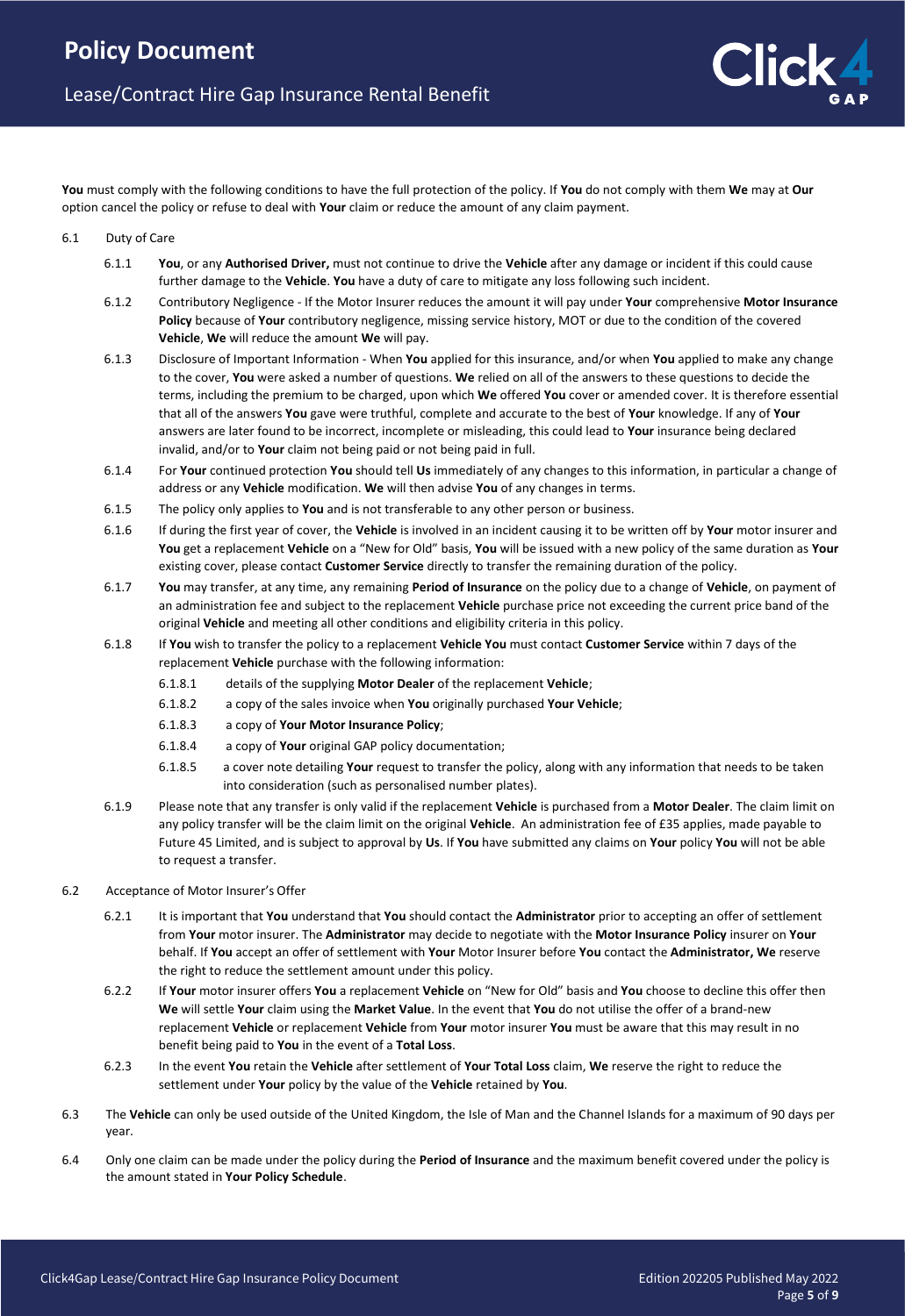

## **7 CANCELLATION AND COOLING OFF PERIOD**

- 7.1 **You** have the right to cancel this policy within 30 days from the receipt of **Your** policy documentation by contacting the broker from whom **You** purchased the policy. On receipt of **Your** written notice of cancellation, the broker will refund any premium **You** have already paid, unless an **Authorised Claim** has been made under the policy.
- 7.2 If **You** wish to cancel **Your** policy after 30 days and **You** do not wish to transfer the policy to a replacement **Vehicle**, **You** will be entitled to a pro-rata refund on the remainder of **Your** policy, unless an **Authorised Claim** has been made under the policy. If the policy is not paid in full, **You** will only be refunded an equivalent amount and not the full cost of the policy, this will be calculated monthly and is paid for each full month left to run, and an administration fee of £35 will be charged to reflect the administrative cost of arranging and cancelling the policy.
- 7.3 Should **You** wish to cancel **Your** policy **You** will be required to submit a request to **Customer Service**.
- 7.4 **We** reserve the right to cancel the policy in the event of non-payment of the premium. If this is the reason for cancellation, there will be no refund of premium instalments paid to date, in which case giving **You** 14 days' notice**.**
- 7.5 **We** reserve the right to cancel the policy for other reasons by giving **You** 14 days' notice at any stage during the **Period of Insurance**. In this event, if **You** have not made an **Authorised Claim**, **We** will refund **You** for the unexpired portion of **Your** paid premium. If the policy is not paid in full, **You** will only be refunded an equivalent amount and not the full cost of the policy. If **You** have made an **Authorised Claim**, no refund will be due upon cancellation.
- 7.6 If **You** have transferred **Your** policy to a replacement **Vehicle**, **You** will only be entitled to a refund of the original cost which does not include any administration fee paid for the transfer.

### **8 AUTOMATIC TERMINATION**

- 8.1 This policy will automatically terminate on whichever of the following happens first:
	- 8.1.1 the date on which the policy expires as per **Your Policy Schedule**;
	- 8.1.2 following 2 consecutive failed attempts to receive payment of the premium if **You** pay **Your** premium by way of **Instalment Plan**;
	- 8.1.3 **You** cease to be resident within the United Kingdom, the Isle of Man or the Channel Islands.

## **9 HOW TO SUBMIT A CLAIM**

- 9.1 The quickest and most effective way to register **Your** claim is by using the **Administrator** claims app, available for iOS and android.
- 9.2 **You** can obtain the app by texting the word 'APAPP' to 88802 or by searching for AutoProtect in the app store.
- 9.3 The app will take **You** through the claims process step by step and **You** will need to provide the **Administrator** with:
	- 9.3.1 The policy number and **Vehicle** details;
	- 9.3.2 The cause of the **Total Loss**;
	- 9.3.3 **Your** original invoice detailing the terms of the **Contract Hire** or **Lease Arrangement**;
	- 9.3.4 Proof of payment of the appropriate premium or premium instalment in respect of the policy via a supplementary invoice supplied by the **Retailer**;
	- 9.3.5 Proof of payment of the claim for **Total Loss** under the **Motor Insurance Policy**;
	- 9.3.6 A valid crime reference number in the case of malicious damage or theft;
	- 9.3.7 Details of the **Finance Settlement** amount including the outstanding balance, remaining term, interest charges etc.
- 9.4 Alternatively, **You** can make a claim by contacting the **Administrator** on 01279 456 501.

### **10 CLAIMS CONDITIONS**

10.1 The **Insured** shall, on the reporting of a claim, agree to comply with all the **Administrator**'s reasonable requests to follow the prescribed claims procedures as explained in this wording and by claims staff. If **You** do not comply with them, **We** may at **Our** option cancel the policy or refuse to deal with **Your** claim, or reduce the amount of the claims payment.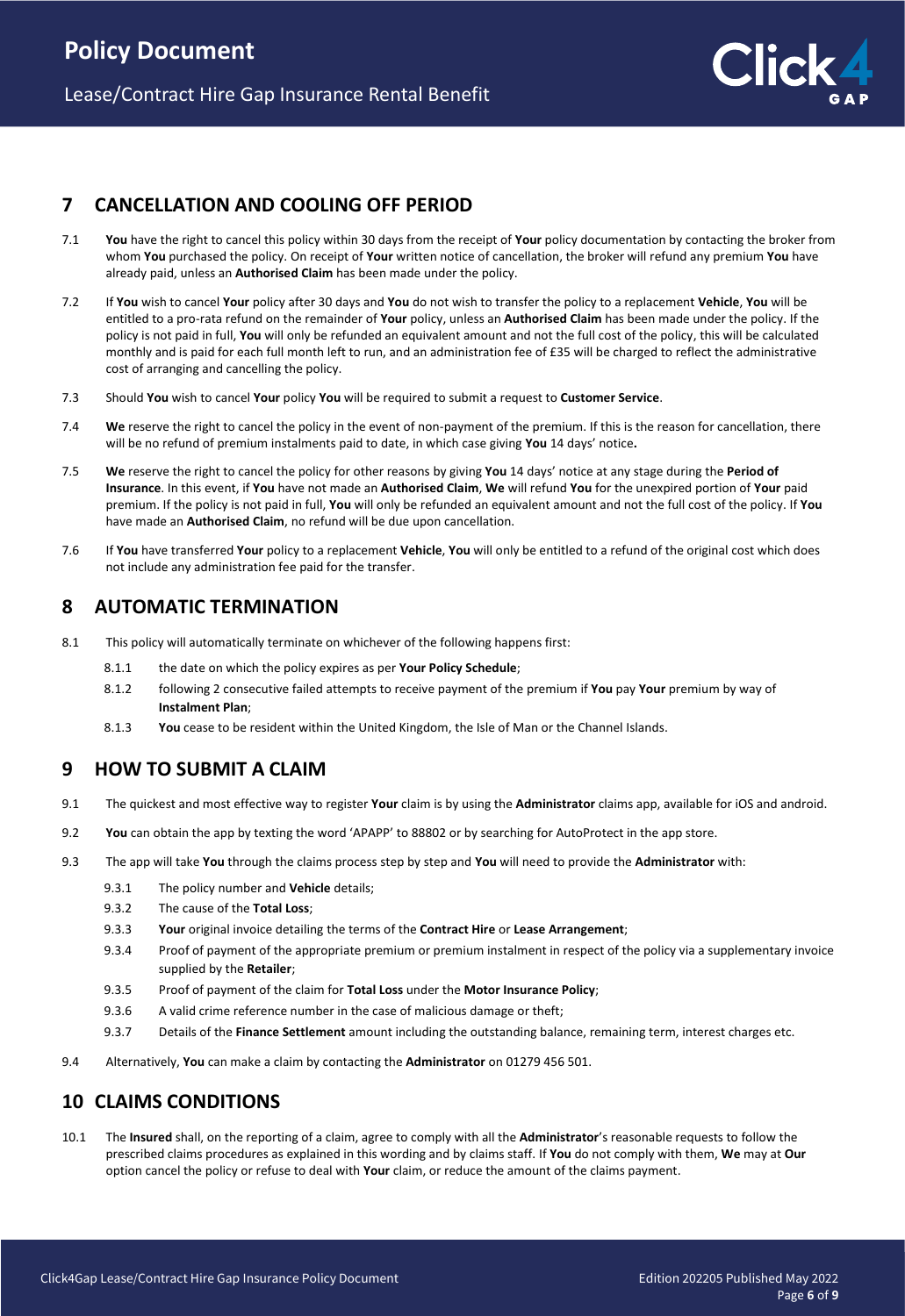- 10.2 The **Insured** shall, on the occurrence of any event giving rise to a claim under this policy, give notice thereof to the **Administrator** within 90 (Ninety) days of the **Total Loss**.
- 10.3 In the case of malicious damage or theft, **You** must report the incident to the Police and advise the **Administrator** of **Your** valid crime reference number.
- 10.4 A detailed claims procedure is given in the policy. **You** must follow this procedure, failure to do so may result in non-payment of **Your** claim.
- 10.5 **We** accept no liability for the responsible disposal of the **Vehicle** or its salvage in any event.
- 10.6 At notification of any claim **We** reserve the right to instruct an independent engineer to inspect the **Vehicle** before authorising any claim. Any decision on liability will be withheld until this report is received. When this right is exercised **We** shall have no liability for any loss to **You** arising from any possible delay.
- 10.7 Subrogation **We** may at **Our** sole option take any steps in **Your** name against any person including but not limited to **Your Motor Insurance Policy** insurer to recover any money **We** pay in settlement of **Your** claim. **You** must give **Us** all assistance necessary. **We** may also at **Our** option take over negotiations with **Your Motor Insurance Policy** insurer with respect to **Your Total Loss** claim.
- 10.8 If **You** accept an offer of settlement in respect of a **Total Loss** claim from **Your Motor Insurance Policy** without gaining acceptance from the **Administrator We** will settle **Your** claim using the **Market Value**.

## **11 ENQUIRIES AND COMPLAINTS**

- 11.1 **We** realise that things can go wrong and there may be occasions when **You** feel that **We** have not provided the service **You** expected. If this happens **We** want to hear about it so that **We** can try to put things right. It is important **You** know that **We** are committed to providing **You** with an exceptional level of service and customer care.
- 11.2 If **Your** complaint is about the way a **Policy** was sold to **You** or the **Policy** terms **You** should contact **Customer Service**. If at any time **You** have any query or complaint regarding the way the **Policy** was sold, **You** should contact **Customer Service**.

Complaints Officer. email@click4group.co.uk 0208 819 3424. The Business & Technology Centre, Stevenage SG1 2DX.

11.3 If **Your** complaint is about a Claim **You** should address **Your** complaint to the **Administrators**:

The Managing Director, AutoProtect (MBI) Limited, Warwick House, Roydon Road, Harlow, Essex CM19 5DY. Tel. No. 01279 456 500.

**We** will contact **You** within five days of receiving **Your** complaint to inform **You** of what action **We** are taking. **We** will try to resolve the problem and give **You** an answer within four weeks. If it will take **Us** longer than four weeks, **We** will tell **You** when **You** can expect an answer.

- 11.4 If **We** have not given **You** an answer in eight weeks or **You** have received **Your** final response from **Us** and **You** are still not satisfied, **You** can contact the Financial Ombudsman Service, Exchange Tower, London, E14 9SR. By telephone on 0800 023 4567, or by Email complaint.info@financial-ombudsman.org.uk.
- 11.5 This complaints procedure does not affect any legal right **You** have to take action against **Us**.

**You** can check the above details by visiting the FCA website: www.fca.org.uk/register or by contacting the FCA on 0800 111 6768.

11.6 If at any time **You** have any query or complaint regarding the way the policy was sold, **You** should contact the **Retailer** who sold the **Policy** to **You**.

# **12 LEGAL AND REGULATORY INFORMATION**

- 12.1 **About the Insurer**
- 12.2 Red Sands Insurance Company (Europe) Limited is registered in Gibraltar Reg. No: 87598. Registered office: Level 3 Ocean Village Business Centre, 23 Ocean Village Promenade, Gibraltar. Red Sands Insurance Company (Europe) Limited is authorised and regulated by the Gibraltar Financial Services Commission and is subject to limited regulation by the Financial Conduct Authority and the Prudential Regulation Authority in respect of business underwritten in the UK (No: 231635). Red Sands Insurance Company (Europe) Limited is a member of the UK's Financial Services Compensation Scheme and Association of British Insurers.

lick.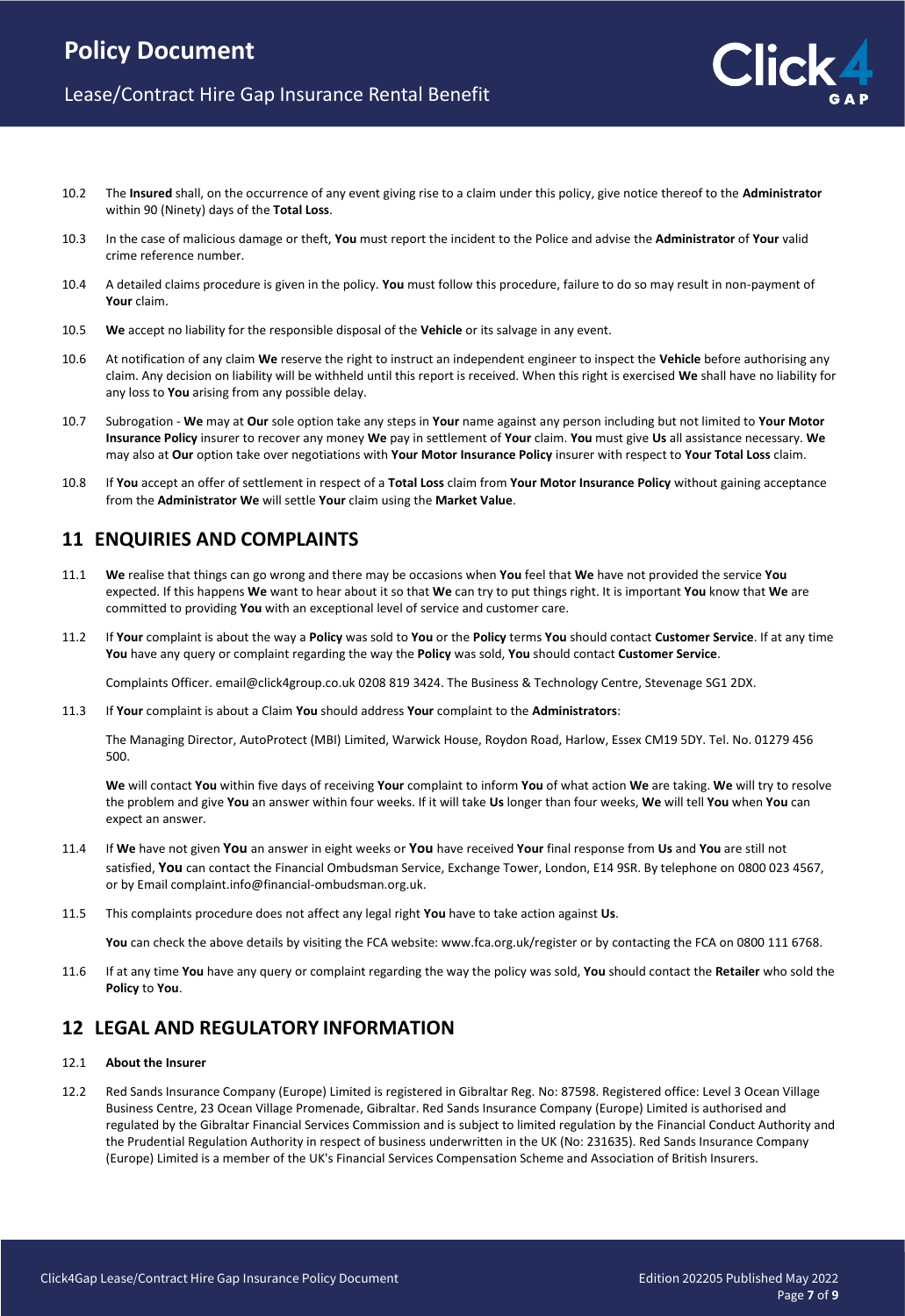#### 12.3 **About the Administrator**

AutoProtect MBI Limited is registered in England, Registration number 05089293 with a registered office at Warwick House, Roydon Road, Harlow, Essex, CM19 5DY. AutoProtect MBI Limited is fully authorised and regulated by the Financial Conduct Authority (FCA) and appear in the FCA Register (Register Number 312143).

#### 12.4 **Financial Services Compensation Scheme**

If **We** are unable to meet **Our** liabilities **You** may be entitled to compensation under the Financial Services Compensation Scheme (FSCS). Further information about compensation scheme arrangements is available at www.fscs.org.uk, by emailing enquiries@fscs.org.uk or by phoning the FSCS on 0800 678 1100.

#### 12.5 **Data Protection Regulations**

Red Sands Insurance Company (Europe) Limited "Red Sands", and AutoProtect MBI Limited (herein referred to as "**We**"/ "**Us**" for the benefit of this notice) are committed to protecting and respecting **Your** privacy in accordance with the current Data Protection Legislation ("Legislation"). This notice sets out the basis on which **We** will process any personal data that **We** collect from **You**, or that **You** provide to **Us**. For the purposes of the Legislation, Red Sands will qualify as the Data Controller. AutoProtect MBI Limited will qualify as the Data Processor in relation to any personal data **You** supply to **Us**.

Below is a summary of the main ways in which **We** process **Your** personal data, to see the full Privacy Policies please visit **Our** websites at; www.redsands.gi and www.autoprotect.co.uk.

**OUR PRIVACY PRINCIPLES** When **We** collect and use **Your** personal information, it is kept no longer than is necessary, **We** ensure **We** look after it properly and use it in accordance with **Our** privacy principles, **We** keep it safe and will never sell it.

**INFORMATION WE MAY COLLECT OR RECEIVE ABOUT YOU We** may collect and process personal data that **You** provide directly to **Us** by filling in forms, sending emails, over the phone or that **We** receive via third parties such as **Our** partners.

**HOW WE USE YOUR INFORMATION** For the purposes of providing insurance, handling claims, research or statistical purposes and any other related purposes. **We** will also use **Your** data to safeguard against fraud, money laundering and to meet general legal or regulatory obligations.

**DISCLOSURE OF YOUR PERSONAL DATA We** may disclose **Your** personal data to third parties involved in providing products or services to **Us**, or to service providers who perform services on **Our** behalf, these include reinsurers, legal advisors, regulatory authorities and as may be required by law.

**INTERNATIONAL TRANSFERS OF DATA We** may transfer **Your** personal data to destinations outside the European Economic Area ("EEA"). Where **We** transfer **Your** personal data outside of the EEA, **We** will ensure that it is treated securely, and in accordance with **Our** privacy notice and the Legislation.

**YOUR RIGHTS You** have the right to see a copy of the personal information **We** hold about **You**, to have **Your** data deleted (subject to certain exemptions), to have any inaccurate or misleading data corrected or deleted, to ask **Us** to provide a copy of **Your** data to any controller and to lodge a complaint with the local data protection authority.

Red Sands as Data Controller is responsible for **Your** personal data and **Our** full details (including registration and address details) can be found within this policy wording.

**We** have appointed AutoProtect MBI Limited to act on **Our** behalf in respect of all matters relating to the protection of **Your** personal data and to oversee questions in relation to the privacy notice. If **You** have any questions about the privacy notice, including any requests to exercise **Your** legal rights, please contact AutoProtect MBI Limited, Warwick House, Roydon Road, Harlow, Essex, CM19 5DY.

#### 12.6 Premiums and Claims – **Your** rights

When handling premium payments from **You** that are due to **Us**, and when handling any premium refund due to **You**, the **Administrators** and **Your Retailer** (if **You** paid the premium to **Your Retailer**) act as **Our** authorised agents. This means that when **You** pay a premium to the **Administrators** or **Your Retailer** it is deemed to have been received by **Us**, and that any premium refund paid by the **Administrators** or **Your Retailer** is not deemed to have been paid until **You** have received the payment. Also when the **Administrators** handle a claim **You** make on this policy they act as **Our** authorised agents. This means that any valid claim **You** make with the **Administrators** which is to be settled by a payment, is not deemed to have been settled until **You** have received the payment.